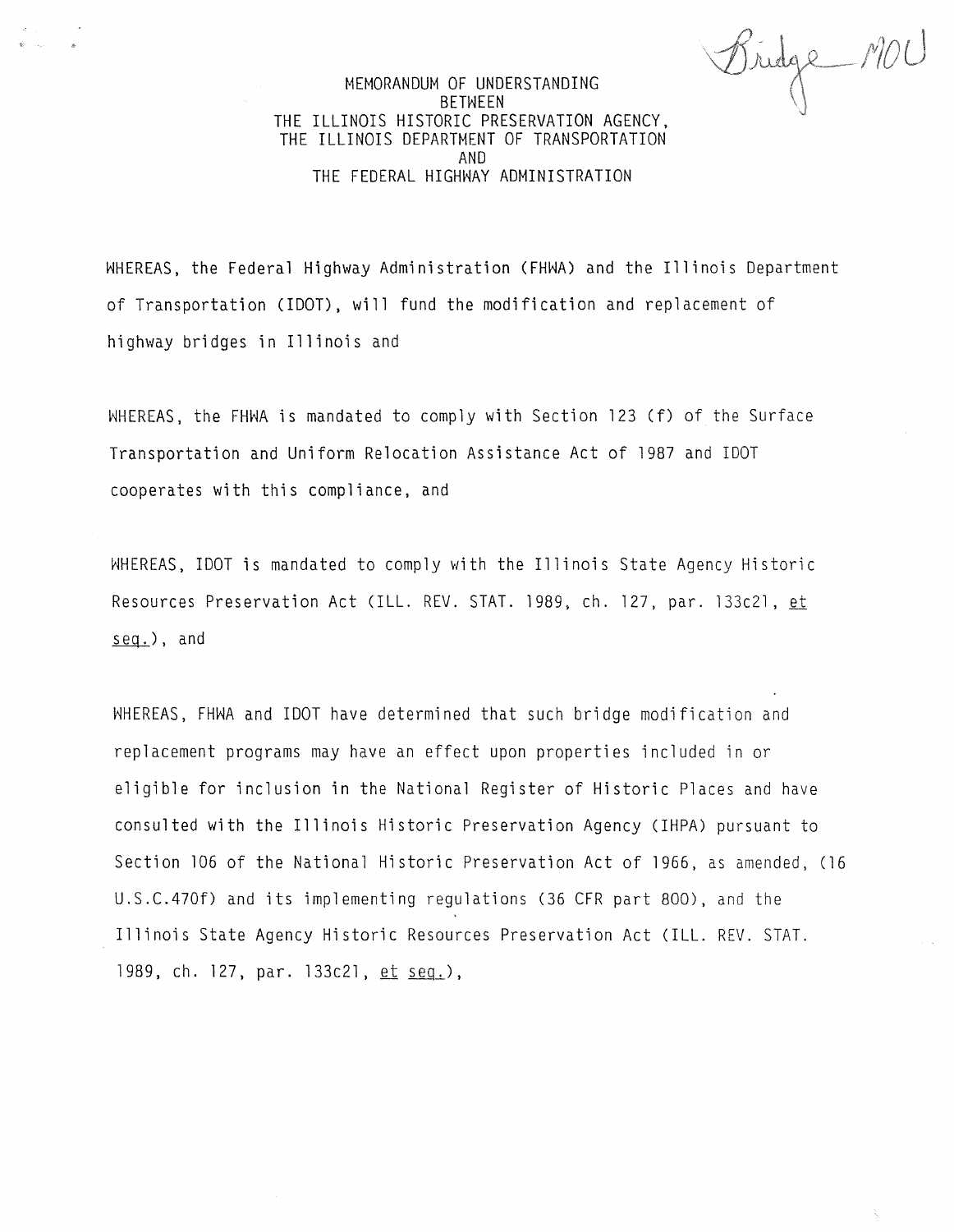NOW, THEREFORE, FHWA, IDOT, and IHPA agree that the Illinois Federal Bridge Program shall be administered in accordance with the following stipulations to satisfy FHWA's section 106 responsibilities for individual undertakings of the program, and IDOT's responsibilities pursuant to ILL. REV. STAT. 1989, ch. 127, par. 133c21, et seq..

## **Stipulations**

FHWA or IDOT, as appropriate, shall ensure that the following measures are carried out.

## **Identification**

- l. !DOT will consult with the SHPO to complete a primary and a secondary list of all highway bridges in Illinois under IDOT jurisdiction that meet the criteria for eligibility for listing on the National Register of Historic Places. This list shall be known as the Historic Bridge Survey.
- 2. Within twelve months following receipt of final comments from the SHPO on the primary and secondary lists, the FHWA will submit documentation for a formal concurrent Determination of Eligibility (DOE) on all bridges on the primary list, from the Keeper of the National Register of Historic Places.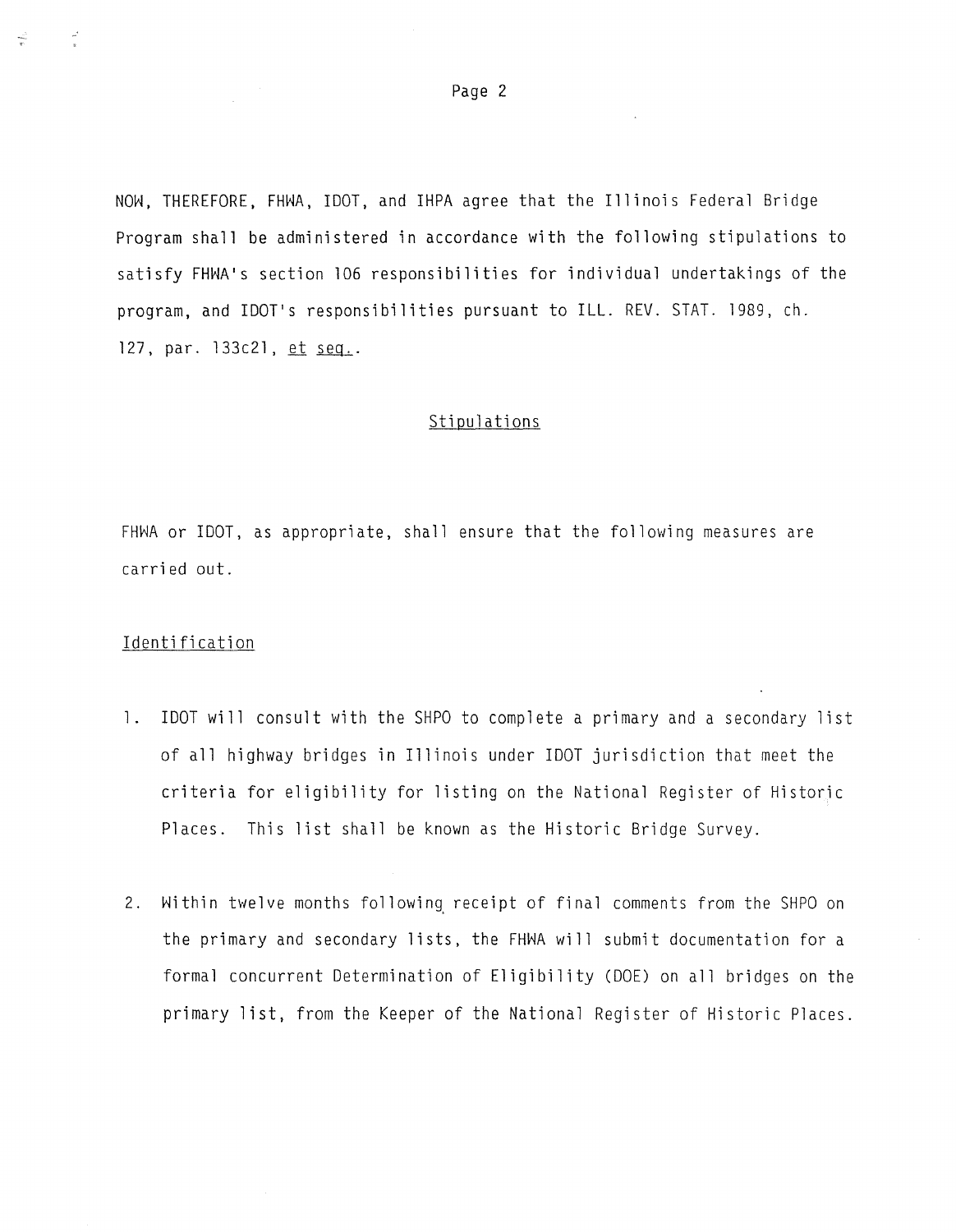### Treatment

- 1. After concurrence by the SHPO on the primary and secondary lists, other highway bridges under IDOT jurisdiction will be considered to have no historic value and may be repaired or replaced without further review.
- 2. Bridges on the primary and secondary lists shall receive routine maintenance consisting of repair of existing or replacement in kind. This maintenance shall comply with the Secretary of the Interior's Standards for Rehabilitation (Standards). "Before" and "after" photos and plans will be retained by the Bureau of Location and Environment (BLE) of IDOT. From time to time the SHPO will inspect these records to determine compliance with the Standards.
- 3. Rehabilitation of bridges on the primary and secondary lists shall be reviewed by IHPA and, if federal funding is involved, FHNA shall consult with the Advisory Council on Historic Preservation.
- 4. In the event a bridge from the primary list is lost due to accident or natural causes, an analogous pridge will be moved from the secondary list to the primary list. Documentation shall be forwarded to the Keeper of the National Register to remove the lost bridge from the determined eligible list and for a determination of eligibility for the replacement bridge. An analogous bridge shall then be selected by IDOT in consultation with IHPA and placed on the secondary list as long as that type exists within the state.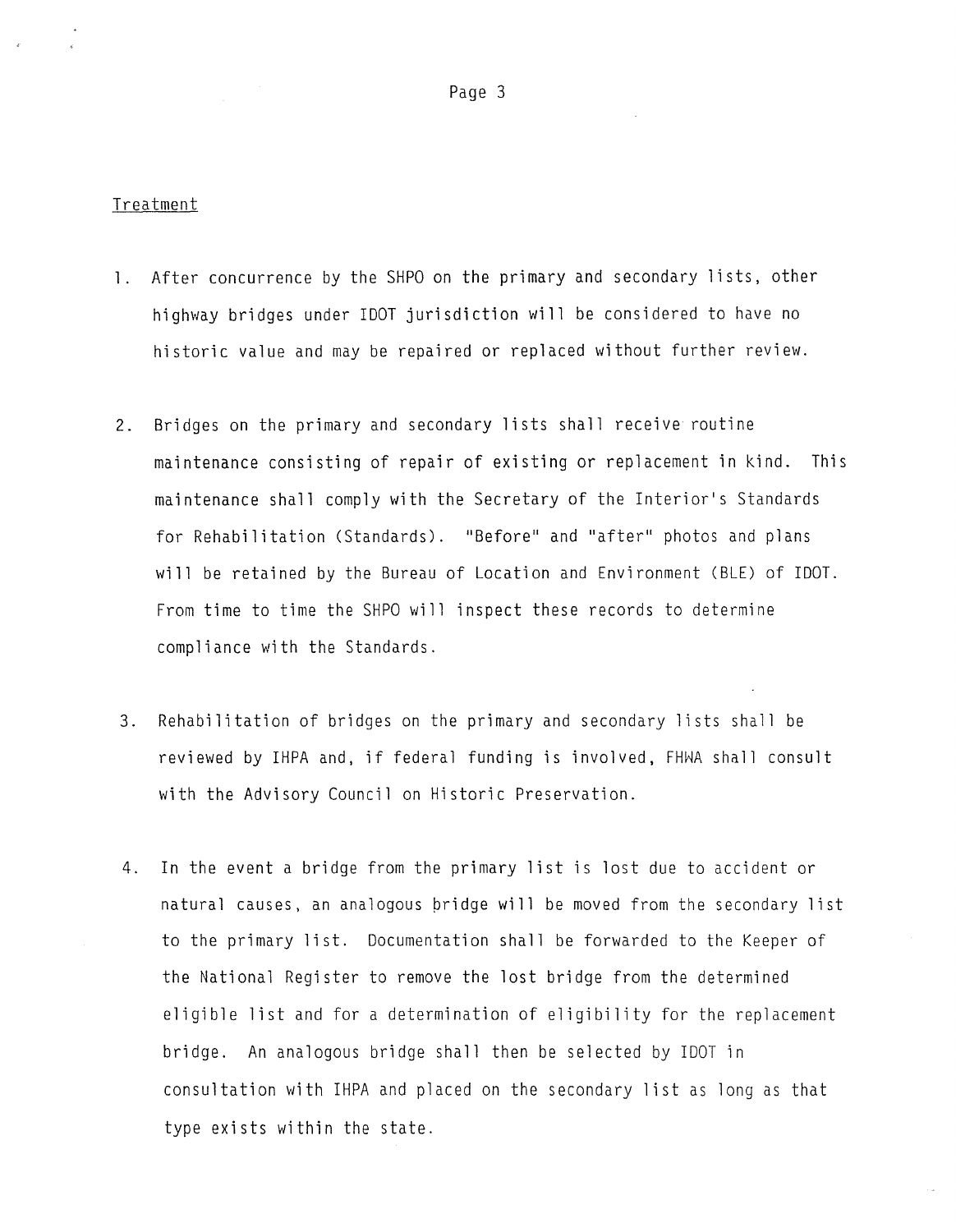- 5. For proposed demolitions or proposed alterations of bridges on the secondary lists, not in accordance with the Standards, IDOT shall forward the following information to the IHPA (and FHWA as appropriate):
	- a) good current photos documenting the condition of the bridge;
	- b) a structural survey documenting why rehabilitation in accordance with the Standards is considered infeasible;
	- c) alternatives considered, such as avoidance/new alignment, and moving the structure, and reasons for their rejection;
	- d) the bridge IDOT proposes to place on the secondary list to replace it.
- 6. If federal funding is involved in the proposed demolition or alteration of a bridge on the secondary list, FHWA shall comply with Section 106 of the National Historic Preservation Act of 1966.

### Public Participation

Within three months of the ratification of this agreement, IDOT will draft a public participation plan to seek public comment on the proposed primary and secondary bridge lists through their district offices. The plan will also address continuing public participation through regular IDOT public participation procedures in order for the public to bring additional bridges of National Register significance to the attention of the parties to this agreement. IDOT will submit this draft plan to the IHPA and FHWA for review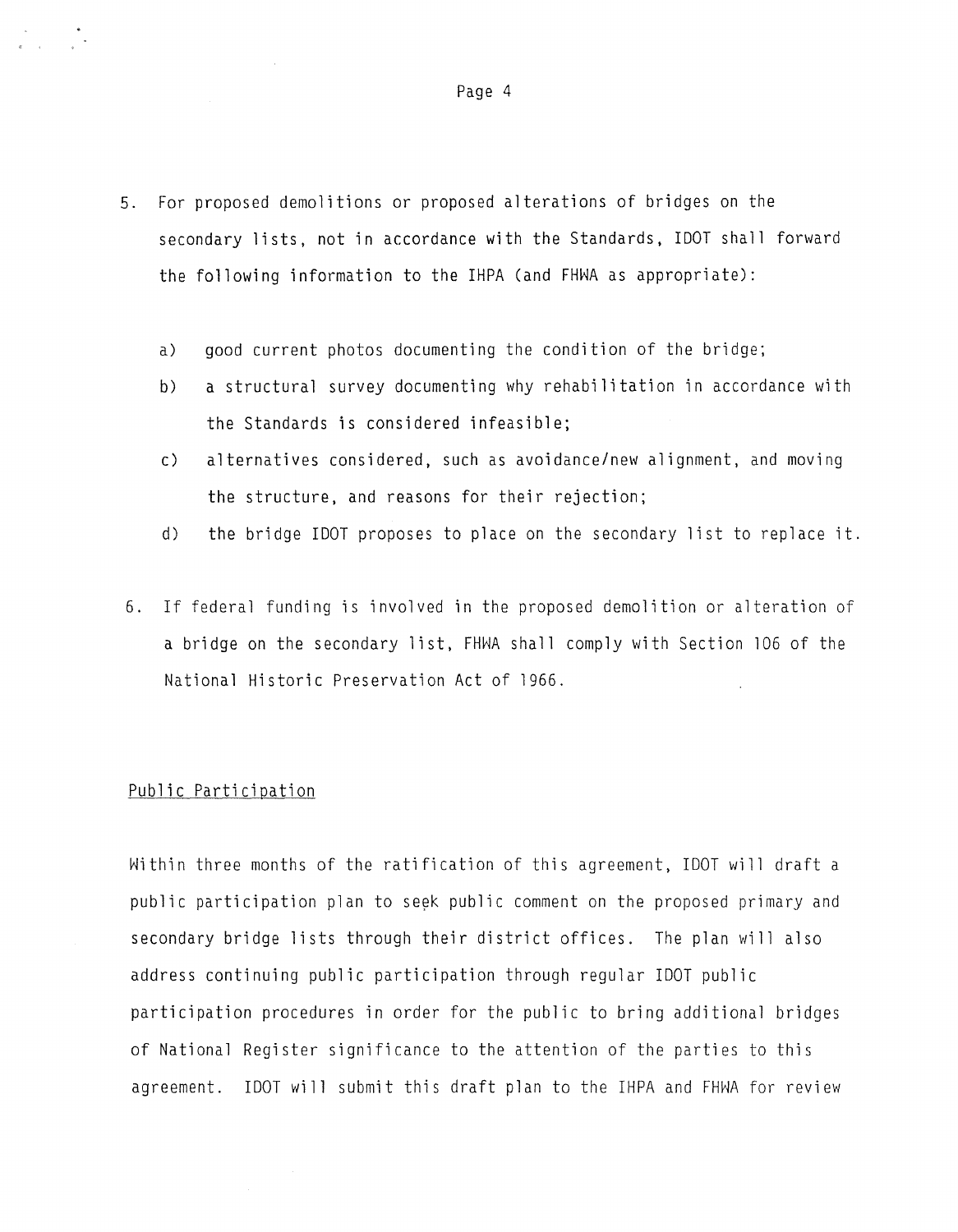and comment. IDOT will then take the IHPA's and FHWA's comments into account during preparation of the final plan. Copies of the final plan shall be submitted to FHWA, ACHP and IHPA.

#### Administration

- l. IDOT BLE shall retain documentation concerning actions taken pursuant to this Agreement. Annually, the IHPA may review such documentation to ensure all provisions of this agreement, including the public participation plan, are carried out.
- 2. Annually, IDOT BLE will submit a written report to the IHPA and FHWA detailing work carried out pursuant to this agreement. This report will include the comments of the IHPA concerning their annual review.
- 3. The IHPA will offer training courses as appropriate to IDOT personnel in the application of the Standards to bridge projects.
- 4. Nothing in this agreement shall be construed as meaning that IDOT or FHWA cannot consult with the IHPA more frequently or informally concerning any questions that may arise or on the application of the Standards to specific projects.
- 5. This agreement may be modified or revoked by agreement of the parties or revoked by any party alone upon six (6) months written notice.